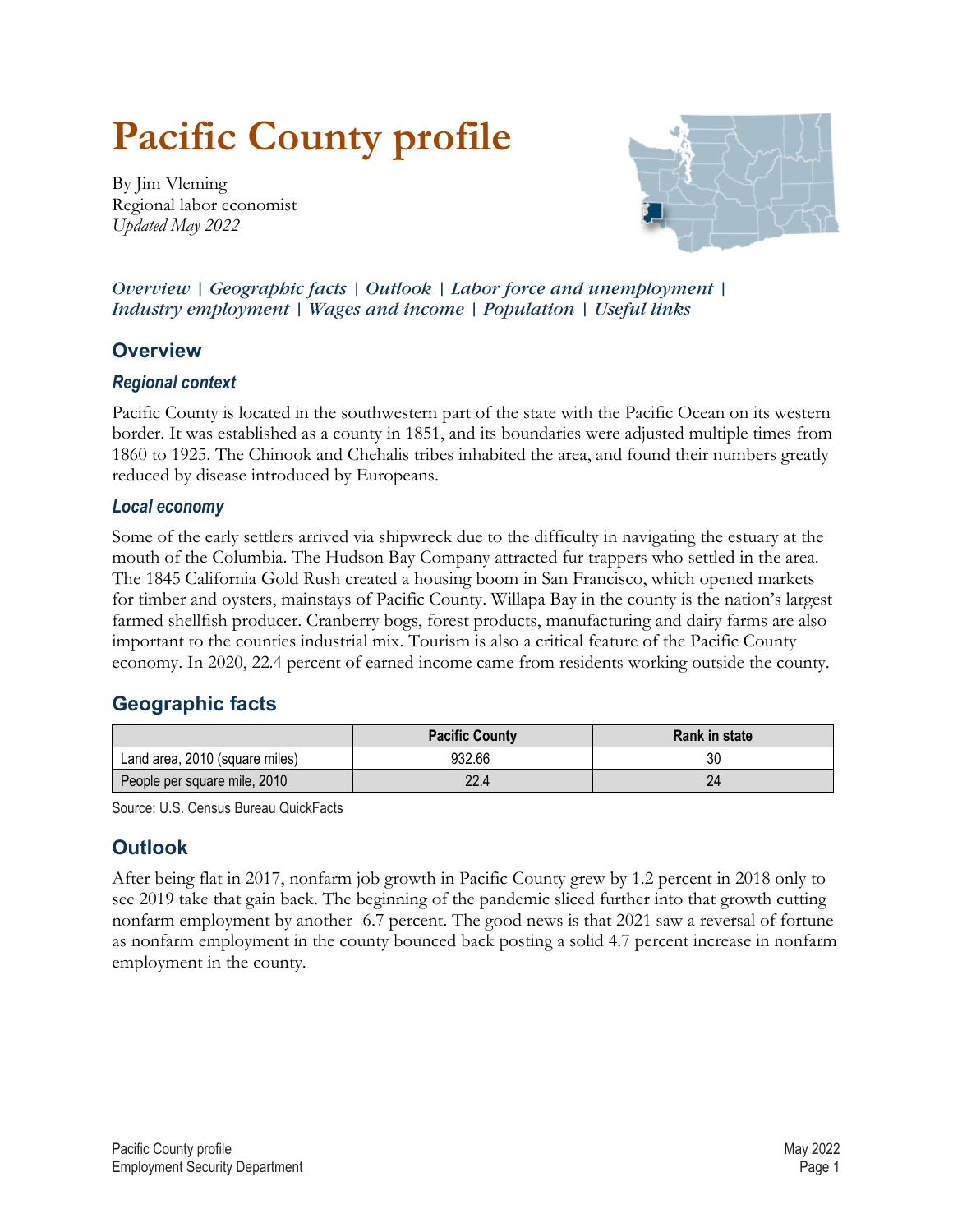# <span id="page-1-0"></span>**[Labor force and unemployment](#page-0-2)**

Current labor force and unemployment statistics are available on the [Labor area summaries](https://esd.wa.gov/labormarketinfo/labor-area-summaries) page on ESD's labor market information website.

The unemployment rate in the county was 11.0 percent in 2020; in 202,1 that rate fell dramatically to 7.9 percent. While that's a nice drop, it still is a full point above the county's average rate of 6.9 percent in 2018. The coming year will see the rate continue to drop but not so dramatically.

The civilian labor force in the county was 8,296 in 2020, with 7,871 counted as employed as 675 sought work. This was well below the labor force of 9,299 in 2009.

Source: Employment Security Department

## <span id="page-1-1"></span>**[Industry employment](#page-0-2)**

Current industry employment statistics are available on the [Labor area summaries](https://esd.wa.gov/labormarketinfo/labor-area-summaries) page on ESD's labor market information website.

Nonfarm employment in the county is primarily in service-providing industries, with government being the largest employer. In 2021, service industries accounted for 4,720 of the 5,920 nonfarm jobs in the county. In the services sector, government held 1,750 jobs followed by leisure and hospitality (940) and the trade, transportation, and utilities sector (780). In the goods-producing sector, manufacturing provides the bulk of employment (600 jobs). The leisure and hospitality sector retreated the most during the pandemic, but seems to be poised to continue its strong comeback.

Annual job growth is up from 2020, but the overall picture is less positive as nonfarm employment in the county stayed flat since 2000.

For historical industry employment data, [contact an economist.](mailto:Jvleming@esd.wa.gov)

Source: Employment Security Department

#### *Industry employment by age and gender*

The Local Employment Dynamics (LED) database, a joint project of state employment departments and the U.S. Census Bureau, matches state employment data with federal administrative data. Among the products is industry employment by age and gender. All workers covered by state unemployment insurance data are included; federal workers and non-covered workers, such as the self-employed, are not. Data are presented by place of work, not place of residence.

#### *Pacific County highlights:*

In 2020, the largest job holder age group in Pacific County was the 55 and older age category, making up 30.0 percent of employment across all industries. The next largest shares were among people age 35 to 44 at 21.2 percent of employment.

In 2020, the county's workers mirrored state patterns with workers age 14 to 24 dominating the accommodation and food services jobs in the county with 27.4 percent of the positions. This age group was also well represented in arts, entertainment and recreation and retail trade.

Workers in the 55 year and older age category were prevalent in transportation and warehousing, other services, and mining.

Females made up 51.7 percent of the labor force in Pacific County with males making up the difference at 48.4 percent in 2020. Men were more often represented in higher paying industries.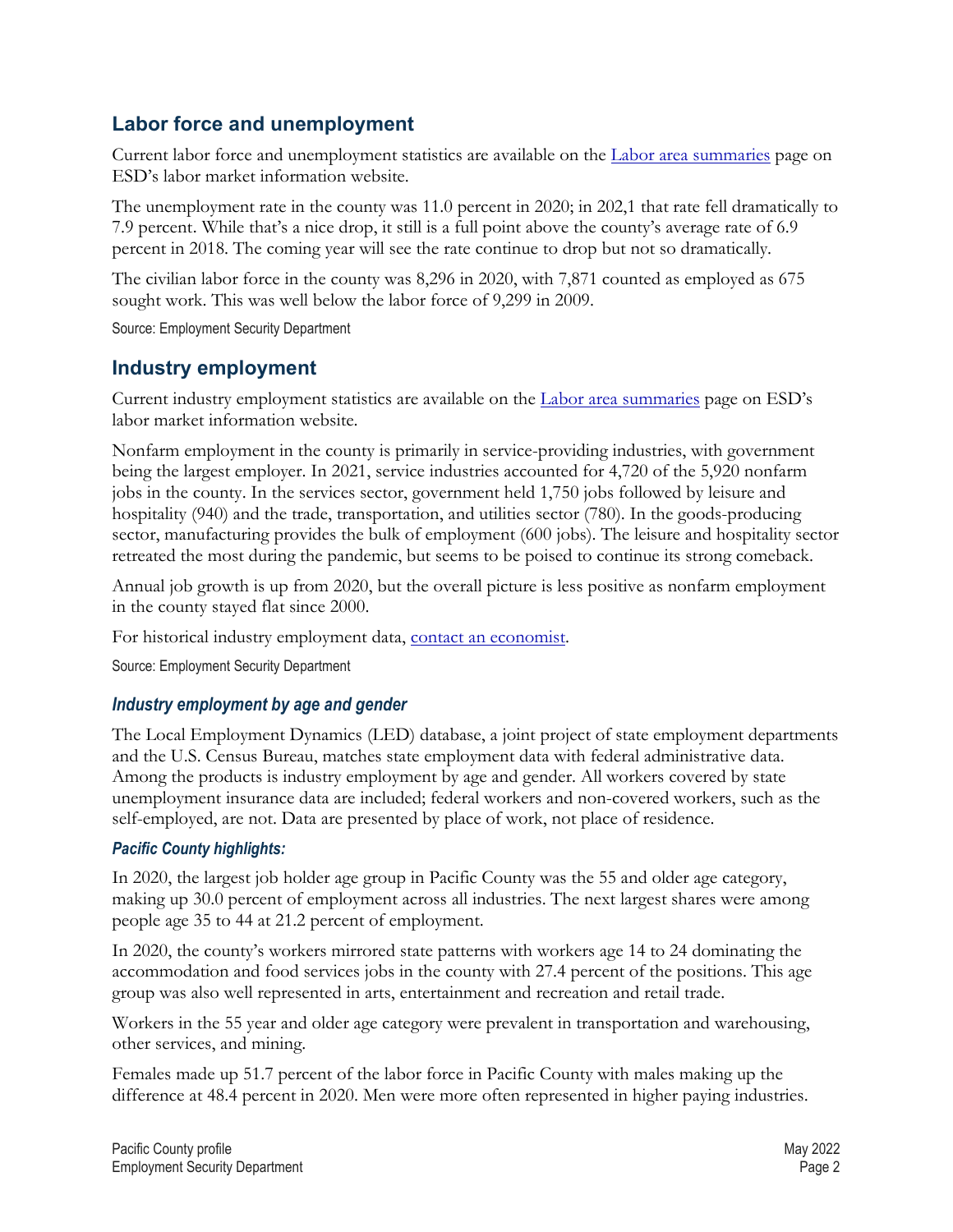- Male-dominated industries included mining (91.0 percent), construction (83.6 percent), utilities (75.2 percent), manufacturing (70.9 percent) and transportation and warehousing (77.8 percent).
- Female-dominated industries included finance and insurance (84.1 percent), health care and social assistance (77.5 percent), professional, scientific, and technical services (81.5 percent) and educational services (69.4 percent).

Source: The Local Employment Dynamics

# <span id="page-2-0"></span>**[Wages and income](#page-0-2)**

In 2020, there were 5,976 jobs covered by unemployment insurance in Pacific County, with a total payroll of over \$245.5 million.

The county's average annual wage in 2020 was \$41,084. That total lags both the state (\$76,801) and the U.S. (\$50,834).

The median hourly wage in 2020 was \$22.25, below the state's median hourly wage of \$29.28 and the state excluding King County median hourly wage of \$25.01.

#### *Personal income*

Personal income includes earned income, investment income and government payments such as Social Security and Veterans Benefits. Investment income includes income imputed from pension funds and from owning a home. Per capita personal income equals total personal income divided by the resident population.

Personal income in 2020 lagged both the state and nation as Pacific County's per capita personal income was \$43,749. The U.S. average was \$59,510 and the state average was \$67,126.

The median household income in Pacific County was \$50,873 in 2016 to 2020 according to the U.S. Census Bureau QuickFacts. The county's median was less than the state's (\$77,006) and the nation's (\$64,994).

Over the period 2016 to 2020, 13.6 percent of Pacific County's population was living below the poverty level, compared with 9.5 percent for the state and the nation at 11.4 percent. The state and national rates are not directly comparable to the county rate because they each use different data sources.

Source: Employment Security Department; Bureau of Labor Statistics; Bureau of Economic Analysis; U.S. Census Bureau, American Community Survey

# <span id="page-2-1"></span>**[Population](#page-0-2)**

The population of Pacific County has grown over the years adding over 2,000 individuals to the total since 2010. The largest city is Raymond, with a population of 3,075, followed by South Bend (1,750) and Long Beach (1,700).

Source: U.S. Census Bureau QuickFacts; Washington Office of Financial Management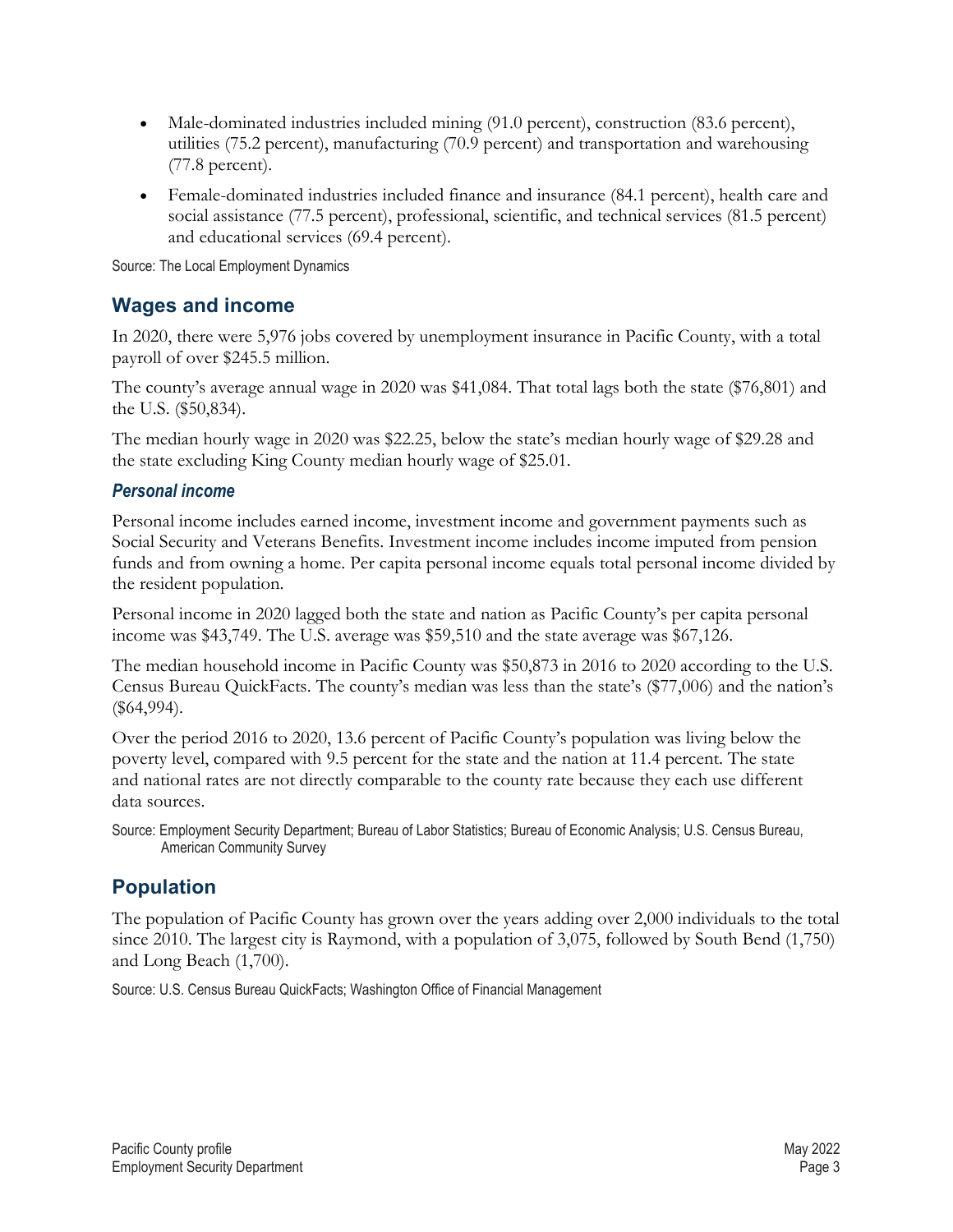#### *Population facts*

|                              | <b>Pacific County</b> | <b>Washington state</b> |
|------------------------------|-----------------------|-------------------------|
| Population 2021              | 23,365                | 7,738,692               |
| Population 2010              | 20,920                | 6.724.540               |
| Percent change, 2010 to 2021 | 11.69%                | 15.08%                  |

Source: U.S. Census Bureau QuickFacts

#### *Age, gender and ethnicity*

The population of Pacific County is considerably older than that of the state, as evidenced by the percentage in the 65 and older group.

The county is much less diverse than the state in terms of race and ethnicity, with over 90.0 percent white and just 1.1 percent black. The American Indians and Alaskan Natives make up 2.8 percent of the county population. The Asian alone category is 2.1 percent.

#### *Demographics*

|                                                | <b>Pacific County</b> | <b>Washington state</b> |  |  |
|------------------------------------------------|-----------------------|-------------------------|--|--|
| Population by age, 2021                        |                       |                         |  |  |
| Under 5 years old                              | 4.0%                  | 6.0%                    |  |  |
| Under 18 years old                             | 15.3%                 | 21.8%                   |  |  |
| 65 years and older                             | 32.2%                 | 15.9%                   |  |  |
| Females, 2021                                  | 50.3%                 | 49.9%                   |  |  |
| Race/ethnicity, 2021                           |                       |                         |  |  |
| White                                          | 90.0%                 | 78.5%                   |  |  |
| <b>Black</b>                                   | 1.1%                  | 4.4%                    |  |  |
| American Indian, Alaskan Native                | 2.8%                  | 1.9%                    |  |  |
| Asian, Native Hawaiian, other Pacific Islander | 2.3%                  | 10.4%                   |  |  |
| Hispanic or Latino, any race                   | 10.1%                 | 13.0%                   |  |  |

#### *Educational attainment*

Most Pacific County residents age 25 and older (89.8 percent) were high school graduates, which compares with 91.7 percent of Washington state's residents and 88.5 percent of U.S. residents in the period 2016 to 2020.

Those with a bachelor's degree or higher made up 20.3 percent of Pacific County residents age 25 and older compared to 36.7 percent of state residents and 32.9 percent of U.S. residents during the same period.

Source: U.S. Census Bureau QuickFacts

# <span id="page-3-0"></span>**[Useful links](#page-0-2)**

- [County data tables](https://esdorchardstorage.blob.core.windows.net/esdwa/Default/ESDWAGOV/labor-market-info/Libraries/Regional-reports/County-Data-Tables/Pacific%20County%20data%20tables.xlsx)
- [Census Bureau Profile](https://data.census.gov/cedsci/profile?q=Pacific%20County,%20Washington&g=0500000US53049)
- [Pacific County on ofm.wa.gov](https://ofm.wa.gov/washington-data-research/county-and-city-data/pacific-county)
- [Pacific County on ChooseWashington.com](http://choosewashingtonstate.com/why-washington/our-region/)
- [Pacific County History](http://www.historylink.org/File/7914/)